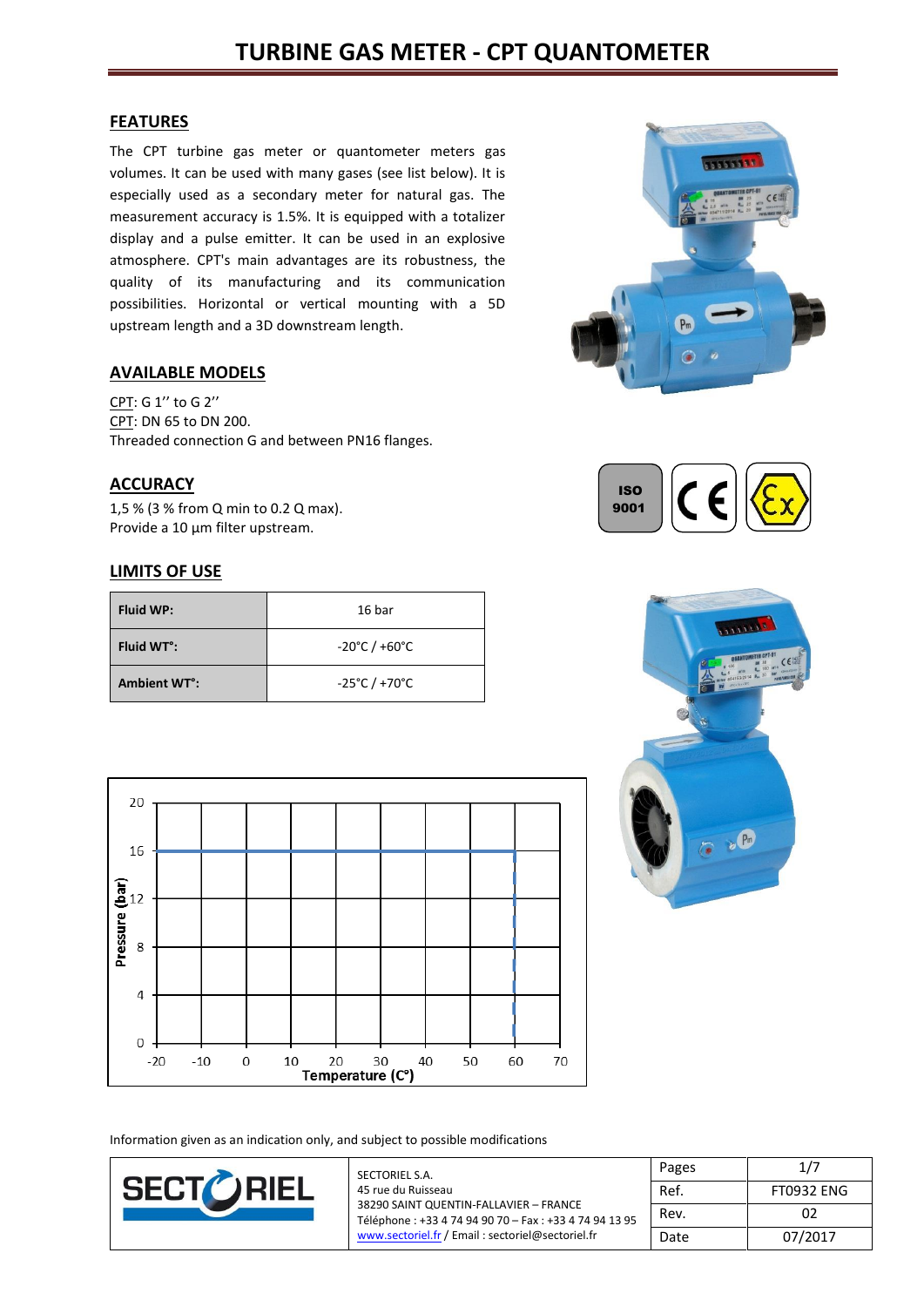# **COMPATIBLE GASES**

| <b>GAS</b>         | <b>Chemical symbol</b>        | <b>Density</b><br>(Kg/m <sup>3</sup> ) | <b>Density</b><br>(Air) | <b>ATEX classification</b> |
|--------------------|-------------------------------|----------------------------------------|-------------------------|----------------------------|
| Argon              | Ar                            | 1.66                                   | 1.38                    | <b>IIB Standard Model</b>  |
| <b>Butane</b>      | $C_4H_{10}$                   | 2.53                                   | 2.1                     | <b>IIB Standard Model</b>  |
| Carbon dioxide     | CO <sub>2</sub>               | 1.84                                   | 1.53                    | <b>IIB Standard Model</b>  |
| Carbon monoxide    | CO                            | 1.16                                   | 0.97                    | <b>IIB Standard Model</b>  |
| Ethane             | C <sub>2</sub> H <sub>6</sub> | 1.27                                   | 1.06                    | <b>IIB Standard Model</b>  |
| Ethylene           | C <sub>2</sub> H <sub>4</sub> | 1.17                                   | 0.98                    | <b>IIB Standard Model</b>  |
| <b>Helium</b>      | He                            | 0.17                                   | 0.14                    | <b>IIB Standard Model</b>  |
| Methane            | CH <sub>4</sub>               | 0.67                                   | 0.55                    | <b>IIB Standard Model</b>  |
| <b>Natural Gas</b> | $\overline{\phantom{a}}$      | $-0.75$                                | $-0.63$                 | <b>IIB Standard Model</b>  |
| Nitrogen           | N <sub>2</sub>                | 1.16                                   | 0.97                    | <b>IIB Standard Model</b>  |
| Propane            | C <sub>3</sub> H <sub>8</sub> | 1.87                                   | 1.56                    | <b>IIB Standard Model</b>  |
| Acetylene          | C <sub>2</sub> H <sub>2</sub> | 1.09                                   | 0.91                    | Special model IIC          |
| Hydrogen           | H <sub>2</sub>                | 0.084                                  | 0.07                    | Special model IIC          |
| Air                | $\overline{a}$                | 1.2                                    | 1.00                    | <b>IIB Standard Model</b>  |

## **DIRECTIVES AND MANUFACTURING STANDARDS**

| <b>OBJECT</b>                        | <b>Standard</b>                     |
|--------------------------------------|-------------------------------------|
|                                      | G 1" to G 2": A4 $\S$ 3 category II |
| Pressure Equipment Directive 2014/68 | DN 65 to DN 200: A4 § 3 category II |
| <b>ATEX Directive</b>                | Category 2                          |
| Threaded connection                  | <b>ISO 228</b>                      |
| <b>Flanges</b>                       | EN 1092-1                           |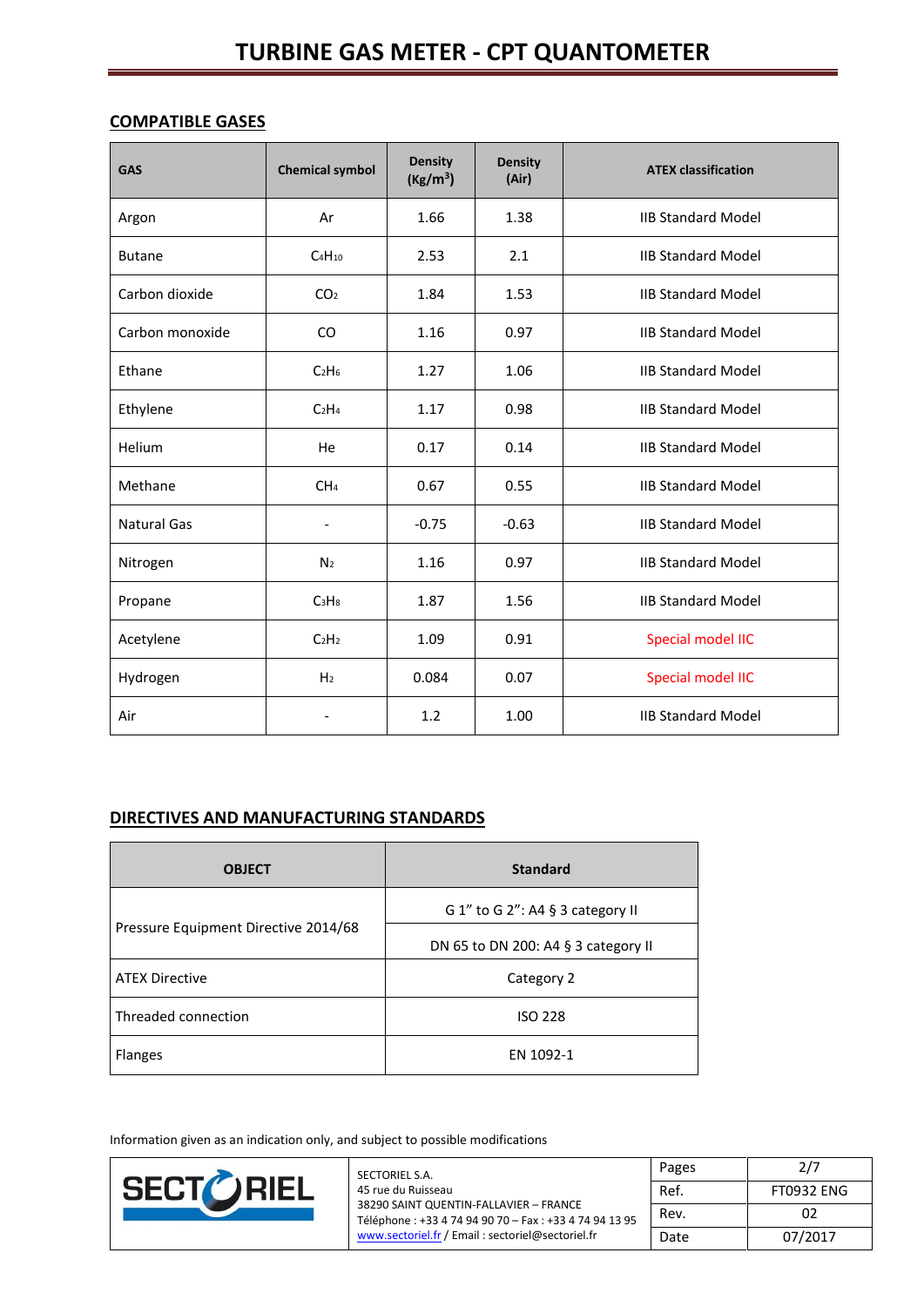# **FLOW-RATE TABLE**

#### **Threaded version**:

| <b>DN</b>          | <b>Nominal flow-</b><br>rate G | <b>Maximum flow-</b><br>rate Qmax<br>(m <sup>3</sup> /h) | <b>Pressure drop</b><br>(mbar) |      | <b>Minimum</b><br>flow-rate<br>$Qmin(m^3/h)$ | LF pulse<br>$(m^3/h)$ | $HF1-HF2$<br>pulse $(m^3)$ | $HF1-HF2$<br>pulse $(m^3)$ |
|--------------------|--------------------------------|----------------------------------------------------------|--------------------------------|------|----------------------------------------------|-----------------------|----------------------------|----------------------------|
|                    |                                |                                                          | Qmin                           | Qmax | 1:10                                         |                       |                            |                            |
| $1^{\prime\prime}$ | 16                             | 25                                                       | 1.5                            | 4    | 2.5                                          | 10                    | 9770                       | 113600                     |
|                    | 25                             | 40                                                       | 1.5                            | 4    | 4                                            |                       | 8710                       | 101300                     |
| 1'' 1/4            | 16                             | 25                                                       | 1.5                            | 4    | 2.5                                          | 10                    | 9770                       | 113600                     |
|                    | 25                             | 40                                                       | 1.4                            | 3.2  | 4                                            |                       | 8925                       | 103800                     |
| 1'' 1/2            | 40                             | 65                                                       | $\mathbf{1}$                   | 2.5  | 6.5                                          | 10                    | 2610                       | 94830                      |
|                    | 65                             | 100                                                      | 2                              | 5    | 10                                           |                       | 2610                       | 94830                      |
| $2^{\prime\prime}$ | 40                             | 65                                                       | 1                              | 2.5  | 6.5                                          | 10                    | 2610                       | 94830                      |
|                    | 65                             | 100                                                      | 2                              | 5    | 10                                           |                       | 2610                       | 94830                      |

### **Flange version**:

| <b>DN</b> | <b>Nominal</b><br>flow-rate G | <b>Maximum</b><br>flow-rate | <b>Pressure drop</b><br>Qmax (mbar) | <b>Minimum flow-rate</b><br>$Qmin(m^3/h)$ |                          | LF pulse<br>(m <sup>3</sup> ) | $HF1-HF2$<br>pulse | <b>HF</b> pulse<br>(m <sup>3</sup> ) |       |
|-----------|-------------------------------|-----------------------------|-------------------------------------|-------------------------------------------|--------------------------|-------------------------------|--------------------|--------------------------------------|-------|
|           |                               | $Qmax(m^3/h)$               |                                     | 1:10                                      | 1:20                     | 1:30                          |                    | (m <sup>3</sup> )                    |       |
| 50        | 40                            | 65                          | 2.5                                 | 6.5                                       | $\overline{\phantom{a}}$ | $\overline{\phantom{a}}$      | 10                 | 2610                                 | 94830 |
|           | 65                            | 100                         | 5.0                                 | 10                                        | $\overline{\phantom{a}}$ | $\overline{\phantom{a}}$      |                    | 2610                                 | 94830 |
| 65        | 65                            | 100                         | 1.6                                 | 10                                        | 8                        | $\overline{\phantom{a}}$      | 10                 | 1081                                 | 42560 |
|           | 100                           | 160                         | 3.8                                 | 16                                        | 8                        | $\overline{\phantom{0}}$      | $\mathbf{1}$       | 1081                                 | 42560 |
|           | 100                           | 160                         | 3.7                                 | 16                                        | 8                        | $\overline{\phantom{a}}$      |                    | 1081                                 | 42560 |
| 80        | 160                           | 250                         | 5.4                                 | 25                                        | 13                       | 8                             | 1                  | 844                                  | 30650 |
|           | 250                           | 400                         | 11.4                                | 40                                        | 20                       | 13                            |                    | 470                                  | 17060 |
|           | 160                           | 250                         | 3.7                                 | $\overline{\phantom{a}}$                  | 13                       | 8                             |                    | 692                                  | 16780 |
| 100       | 250                           | 400                         | 4.2                                 | $\overline{\phantom{a}}$                  | 20                       | 13                            | $\mathbf{1}$       | 692                                  | 16780 |
|           | 400                           | 650                         | 8.8                                 | $\overline{\phantom{a}}$                  | 32                       | 20                            |                    | 401                                  | 9720  |
|           | 400                           | 650                         | 2.4                                 | $\overline{\phantom{a}}$                  | 32                       | 20                            | 1                  | 227                                  | 6870  |
| 150       | 650                           | 1000                        | 6.4                                 | $\overline{\phantom{a}}$                  | 50                       | 32                            |                    | 227                                  | 6870  |
|           | 1000                          | 1600                        | 16.0                                | $\overline{\phantom{a}}$                  | 80                       | 50                            | 0.1                | 129                                  | 3910  |
|           | 650                           | 1000                        | 2.0                                 | $\overline{\phantom{a}}$                  | 50                       | 32                            | $\mathbf{1}$       | 114                                  | 3110  |
| 200       | 1000                          | 1600                        | 6.0                                 | $\overline{\phantom{a}}$                  | 80                       | 50                            | 0.1                | 116                                  | 3170  |
|           | 1600                          | 2500                        | 15.0                                | $\overline{\phantom{a}}$                  | 130                      | 80                            |                    | 67                                   | 2025  |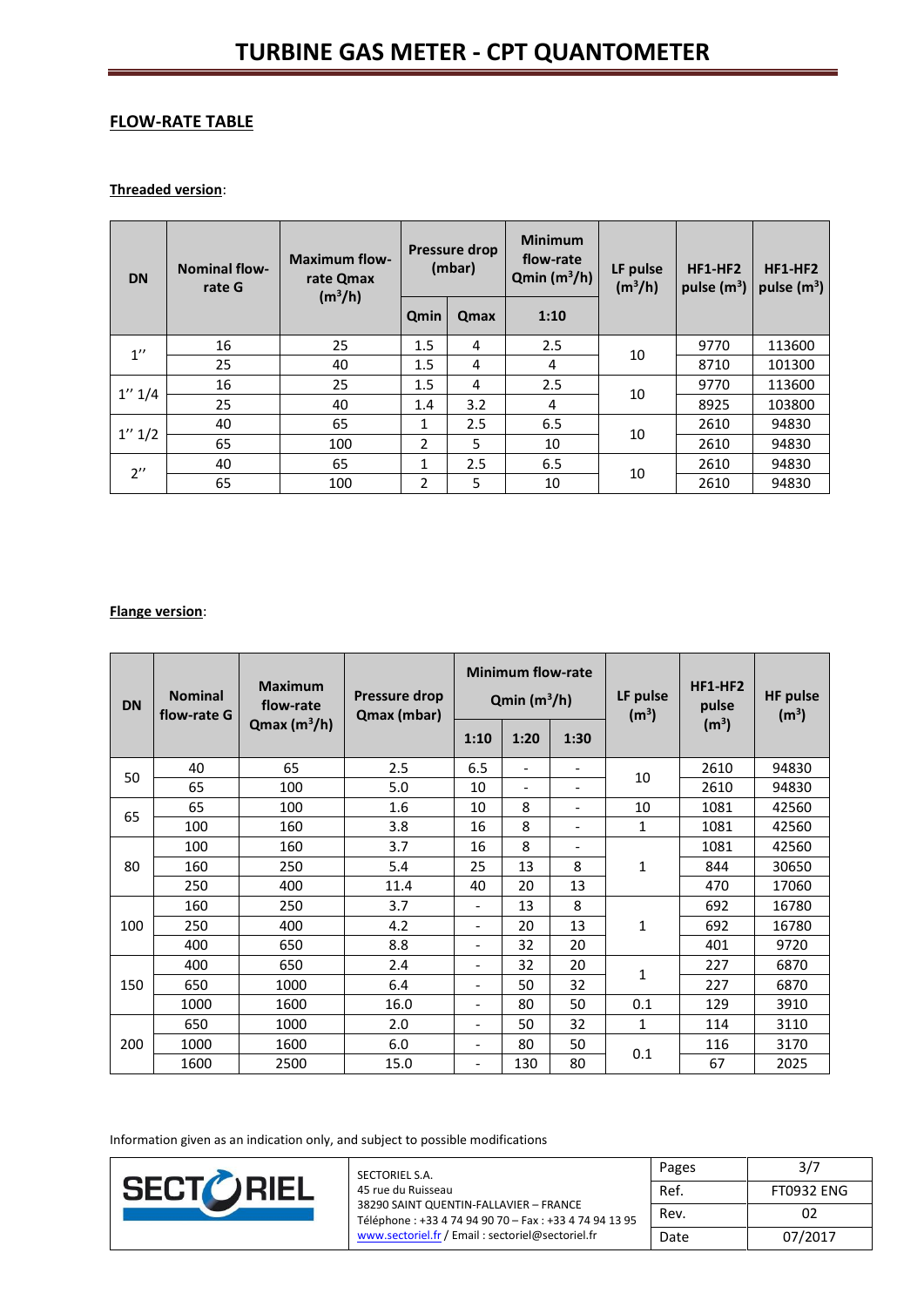### **MANUFACTURING**



# **DIMENSIONS (mm) AND WEIGHT (kg)**

**Threaded version**:

| <b>DN</b>          | $A1$ (mm)                | $A2$ (mm)                | $A3$ (mm)                | $G$ (mm) | $H$ (mm) | Weight (kg) |
|--------------------|--------------------------|--------------------------|--------------------------|----------|----------|-------------|
| 1''                | $\overline{\phantom{a}}$ | 200                      | 250                      | 199      | 252      | 4.6         |
| 1'' 1/4            | $\overline{\phantom{a}}$ | 200                      | 250                      | 199      | 252      | 4.6         |
| 1'' 1/2            | 160                      | $\overline{\phantom{a}}$ | $\overline{\phantom{0}}$ | 199      | 252      | 4.4         |
| $2^{\prime\prime}$ | 160                      | $\overline{\phantom{a}}$ |                          | 199      | 252      | 4.4         |

G 1" & G 1"1/4 130 O  $\pm$  $\circ$  $\overline{a}$  $A2$  $A<sub>3</sub>$ 

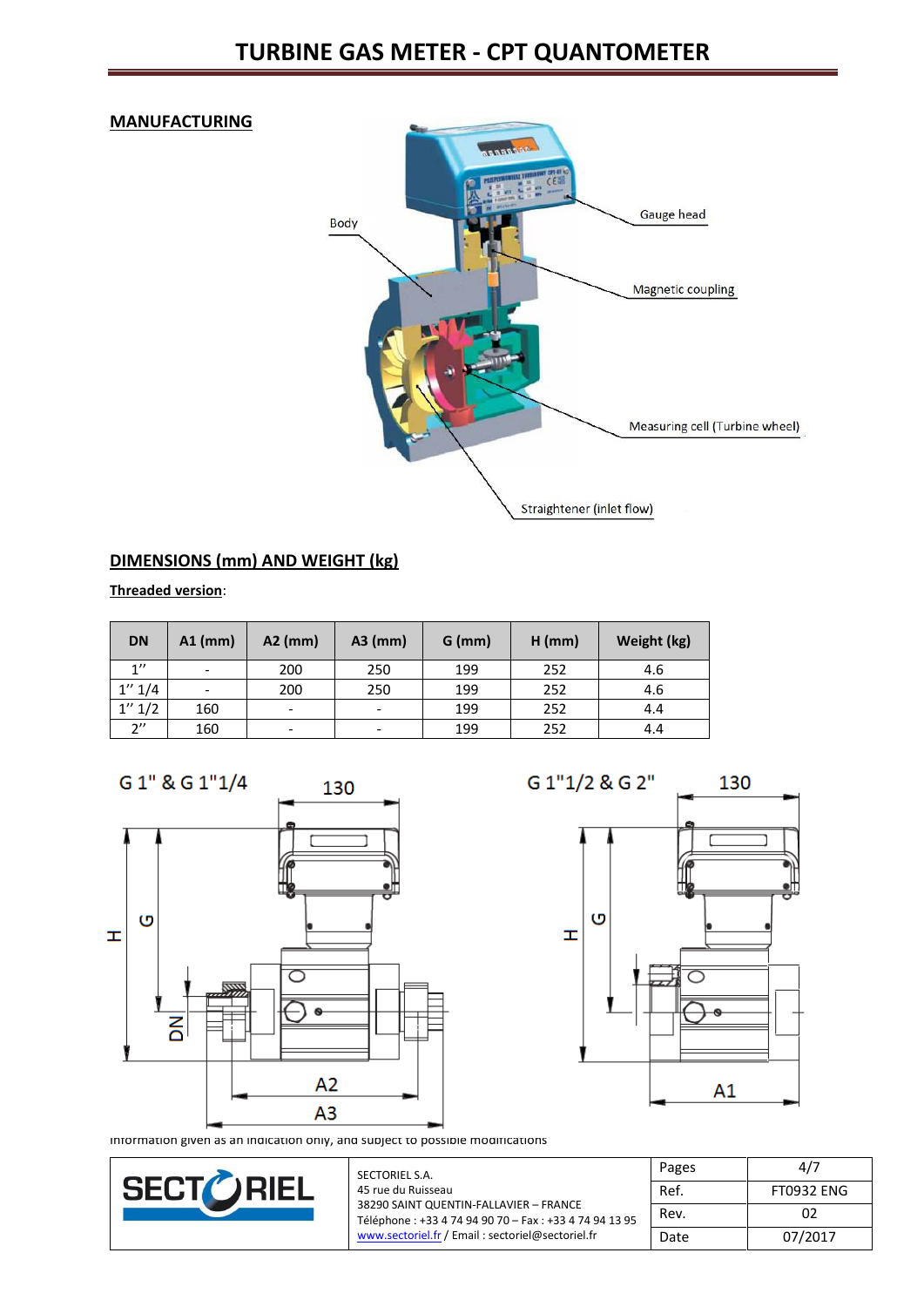**Flange version**:

| <b>DN</b> | A<br>(mm) | B<br>(mm) | C<br>(mm) | D  | E<br>$(mm)$ $(mm)$ $\vert$ | F<br>(mm) | G<br>(mm) | H<br>(mm) | (mm) | К              | (mm) | Weight<br>(kg) |
|-----------|-----------|-----------|-----------|----|----------------------------|-----------|-----------|-----------|------|----------------|------|----------------|
| 50        | 100       | 65        | 18        | 32 | 158                        | 74        | 199       | 252       | 78   | $4 \times M16$ | 200  | 3.6            |
| 65        | 120       | 80        | 21        | 38 | 170                        | 86        | 211       | 278       | 90   | 8 x M16        | 220  | 5.1            |
| 80        | 120       | 80        | 21        | 38 | 170                        | 86        | 211       | 278       | 90   | 8 x M16        | 220  | 5.3            |
| 100       | 150       | 100       | 29        | 53 | 185                        | 100       | 225       | 305       | 105  | 8 x M16        | 250  | 7.4            |
| 150       | 180       | 127       | 50        | 76 | 210                        | 125       | 243       | 351       | 130  | 8 x M20        | 300  | 11.6           |
| 200       | 200       | 146       | 56        | 83 | 225                        | 140       | 272       | 407       | 145  | 12 x M20       | 320  | 48.5           |

**K\***: Required quantity of threaded stem for mounting the quantometer.



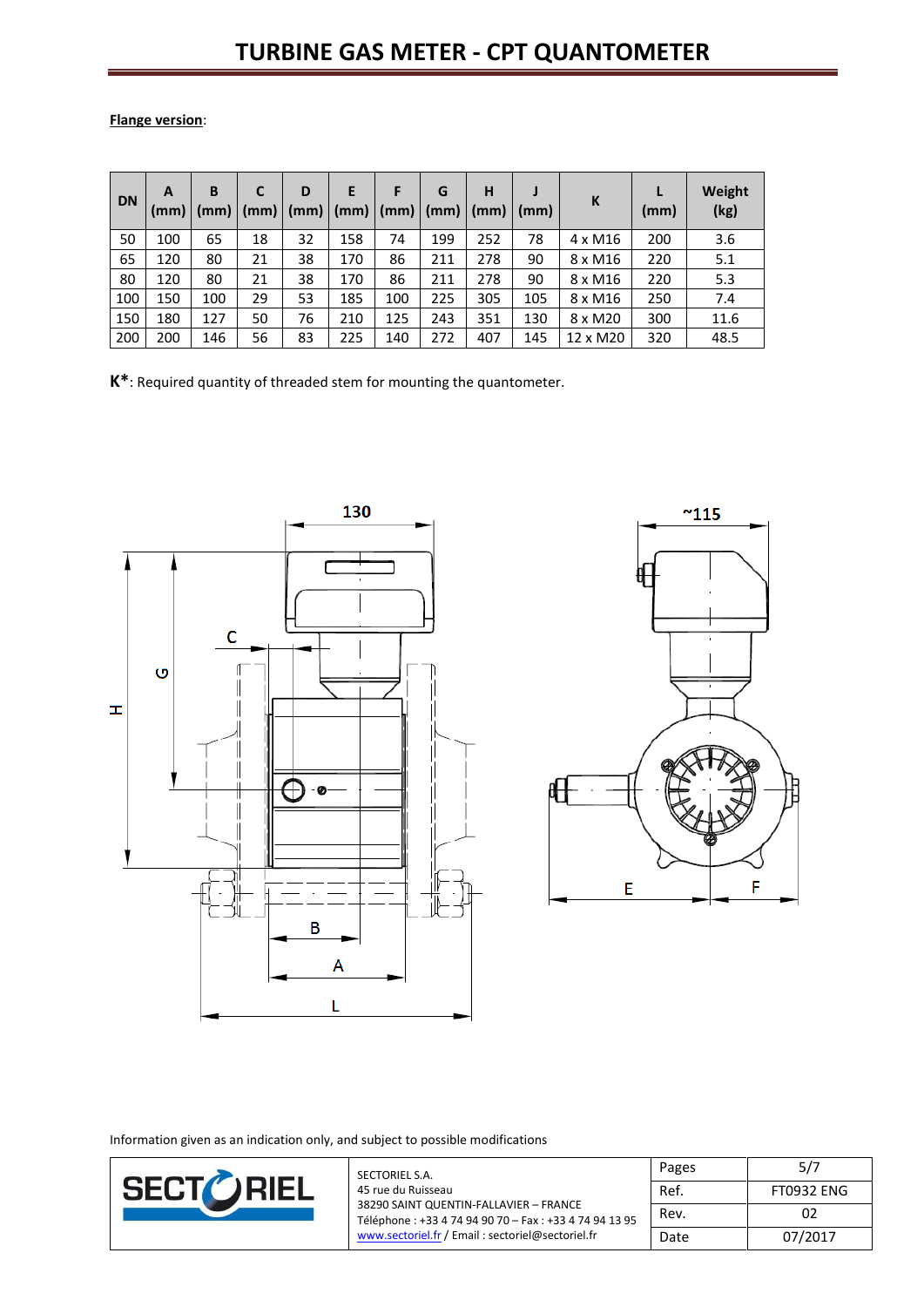### **ELECTRICAL FEATURES**

Digitizing of the pulse sensor in the connection pins 1 and 2 installed in the gauge head. The connection pins correspond to the TUCHEL plug no. C091 31H006 100 2.

| <b>Fitting</b> | Pin 1             | Pin <sub>2</sub> |
|----------------|-------------------|------------------|
| connection     | pulse sensor      | pulse sensor     |
| 1 - 4          | LFK 1 (Standard)  | LFK <sub>2</sub> |
| $2 - 5$        | LFI 1             | IFI <sub>2</sub> |
| २ - ६          | <b>HF1 or AFK</b> | HF2              |



Digitizing of the pulse sensor in the connection pin of the pulse emitter HF3, installed in the body. The connection pins correspond to the TUCHEL plug no. C091 31H006 100 2.

| <b>Fitting</b><br>connection | <b>HF on turbine wheel</b> |
|------------------------------|----------------------------|
| 1 - 2                        | Not used                   |
| 3 - 4                        | HF3                        |